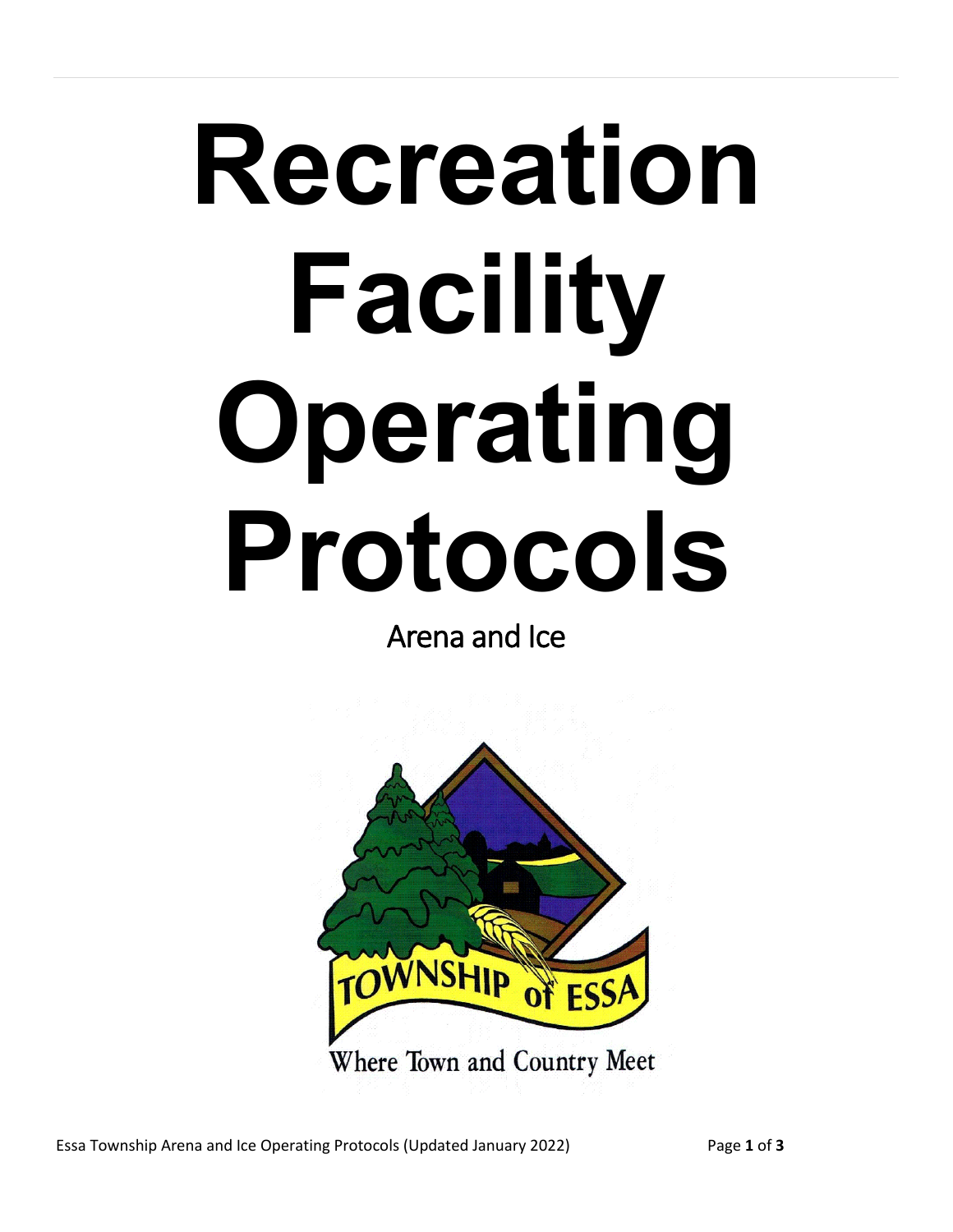# **Essa Township Recreation Facility Protocols - In response to Covid-19**

The following resources, guidelines, and recommendations were used in the development of these protocols:

<https://www.ontario.ca/page/framework-reopening-our-province-stage-3>

<https://www.hockeycanada.ca/en-ca/home>

<http://orfa.com/ORFA-Home>

### <https://www.prontario.org/>

The Township of Essa continues to monitor and adapt to the guidelines and recommendations of the Simcoe Muskoka District Health Unit, Province of Ontario, and Federal Government. These operating guidelines may be adjusted and/or changed as required at any time.

### **Entering the building**

- All patrons entering the facility are to actively screen upon arrival.
- Effective Jan 4, proof of vaccination will only be accepted in the form of QR Code (printed, or on mobile devices)
- Effective Jan 10 proof of medical exemption will only be accepted in the form of QR Code (printed, or on mobile devices)
- Proof of identification may only be accepted in it's original form with the exception of individuals under the age of 18.
- Patrons are to follow the directional flow of traffic, indicated by arrows on the floor.
- Patrons are to physically distance where possible.
- Hand sanitizer is available at entrances and high touch areas.
- The building will be unlocked 30 minutes prior to the scheduled ice time. Ice users who arrive after the scheduled ice time will not be allowed entry.
- Patron wellness checks (active screening) Our active screening documents ask our patrons about signs, symptoms and potential risk factors that may prevent them being able to enter the facility safely. This document informs the patron whether or not they are safe to enter the facility. Participants and Spectators who are feeling unwell, have symptoms of COVID-19, are waiting for a COVID-19 result, or have been in contact with someone who has symptoms or has tested positive for COVID-19, will not be permitted to enter the facility.
- Prevention/control of outbreaks from a patron standpoint Essa is mitigating the outbreaks in our recreation centers by regularly sanitizing high touch points changerooms and washrooms and limiting exposure to other patrons and staff by putting time caps on small spaces. We are enforcing the use of masks amongst all patrons and staff and in instances where staff are required to work in close quarter additional PPE is provided. Participants and Spectators must follow traffic flow and spacing instructions that are clearly marked with stickers and signs.
- Participants and Spectators must wear a mask that covers the nose, mouth, and chin while in the facility. Participants are exempt from this rule while on the ice. Participants and Spectators must sanitize hands upon entering the facility. Frequent hand washing and sanitizing while in the facility is highly recommended.